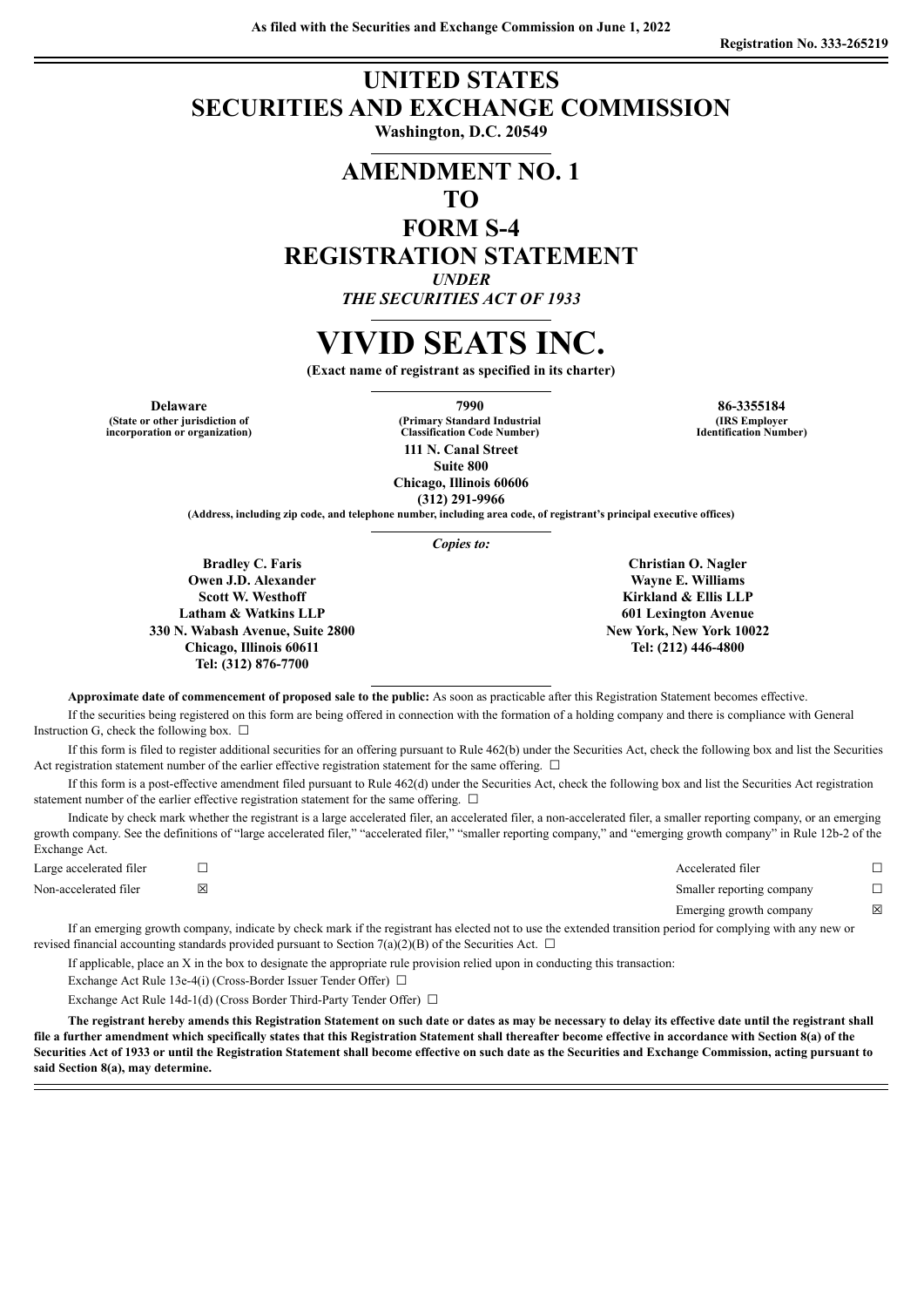# **EXPLANATORY NOTE**

Vivid Seats Inc. is filing this Amendment No. 1 to its Registration Statement on Form S-4 (File No. 333-265219) solely for the purpose of including the Securities Act of 1933, as amended, registration statement effectiveness delaying amendment language on the cover page hereto. Accordingly, this amendment consists only of the facing page, this explanatory note, Part II of the Registration Statement, the signature page to the Registration Statement and the filed exhibits. There are no changes or additions being made to the Prospectus/Offer to Exchange that forms a part of the Registration Statement, and the Prospectus/Offer to Exchange has therefore been omitted.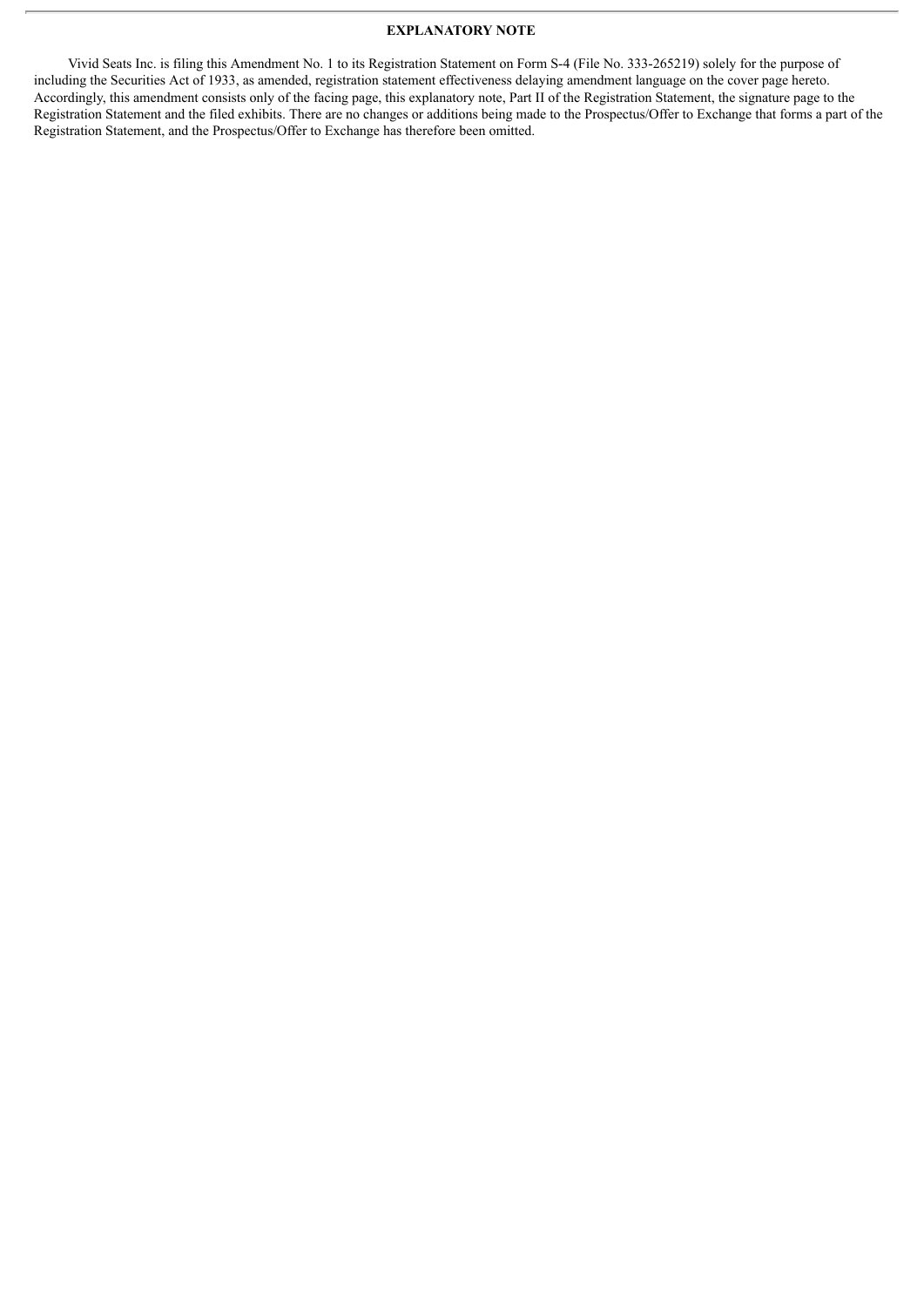## **PART II**

#### **INFORMATION NOT REQUIRED IN PROSPECTUS**

#### *Item 20. Indemnification of Directors and Of icers.*

Subsection (a) of Section 145 of the DGCL empowers a corporation to indemnify any person who was or is a party or who is threatened to be made a party to any threatened, pending or completed action, suit or proceeding, whether civil, criminal, administrative or investigative (other than an action by or in the right of the corporation) by reason of the fact that the person is or was a director, officer, employee or agent of the corporation, or is or was serving at the request of the corporation as a director, officer, employee or agent of another corporation, partnership, joint venture, trust or other enterprise, against expenses (including attorneys' fees), judgments, fines and amounts paid in settlement actually and reasonably incurred by the person in connection with such action, suit or proceeding if the person acted in good faith and in a manner the person reasonably believed to be in or not opposed to the best interests of the corporation, and, with respect to any criminal action or proceeding, had no reasonable cause to believe the person's conduct was unlawful.

Subsection (b) of Section 145 empowers a corporation to indemnify any person who was or is a party or is threatened to be made a party to any threatened, pending or completed action or suit by or in the right of the corporation to procure a judgment in its favor by reason of the fact that the person acted in any of the capacities set forth above, against expenses (including attorneys' fees) actually and reasonably incurred by the person in connection with the defense or settlement of such action or suit if the person acted in good faith and in a manner the person reasonably believed to be in or not opposed to the best interests of the corporation, except that no indemnification shall be made in respect of any claim, issue or matter as to which such person shall have been adjudged to be liable to the corporation unless and only to the extent that the Court of Chancery or the court in which such action or suit was brought shall determine upon application that, despite the adjudication of liability but in view of all the circumstances of the case, such person is fairly and reasonably entitled to indemnity for such expenses which the Court of Chancery or such other court shall deem proper.

Section 145 further provides that to the extent a director or officer of a corporation has been successful on the merits or otherwise in the defense of any action, suit or proceeding referred to in subsections (a) and (b) of Section 145, or in defense of any claim, issue or matter therein, such person shall be indemnified against expenses (including attorneys' fees) actually and reasonably incurred by such person in connection therewith; that indemnification provided for by Section 145 shall not be deemed exclusive of any other rights to which the indemnified party may be entitled; and the indemnification provided for by Section 145 shall, unless otherwise provided when authorized or ratified, continue as to a person who has ceased to be a director, officer, employee or agent and shall inure to the benefit of such person's heirs, executors and administrators. Section 145 also empowers the corporation to purchase and maintain insurance on behalf of any person who is or was a director, officer, employee or agent of the corporation, or is or was serving at the request of the corporation as a director, officer, employee or agent of another corporation, partnership, joint venture, trust or other enterprise against any liability asserted against such person and incurred by such person in any such capacity, or arising out of his status as such, whether or not the corporation would have the power to indemnify such person against such liabilities under Section 145.

Section 102(b)(7) of the DGCL provides that a corporation's certificate of incorporation may contain a provision eliminating or limiting the personal liability of a director to the corporation or its stockholders for monetary damages for breach of fiduciary duty as a director, provided that such provision shall not eliminate or limit the liability of a director (i) for any breach of the director's duty of loyalty to the corporation or its stockholders, (ii) for acts or omissions not in good faith or which involve intentional misconduct or a knowing violation of law, (iii) under Section 174 of the DGCL, or (iv) for any transaction from which the director derived an improper personal benefit.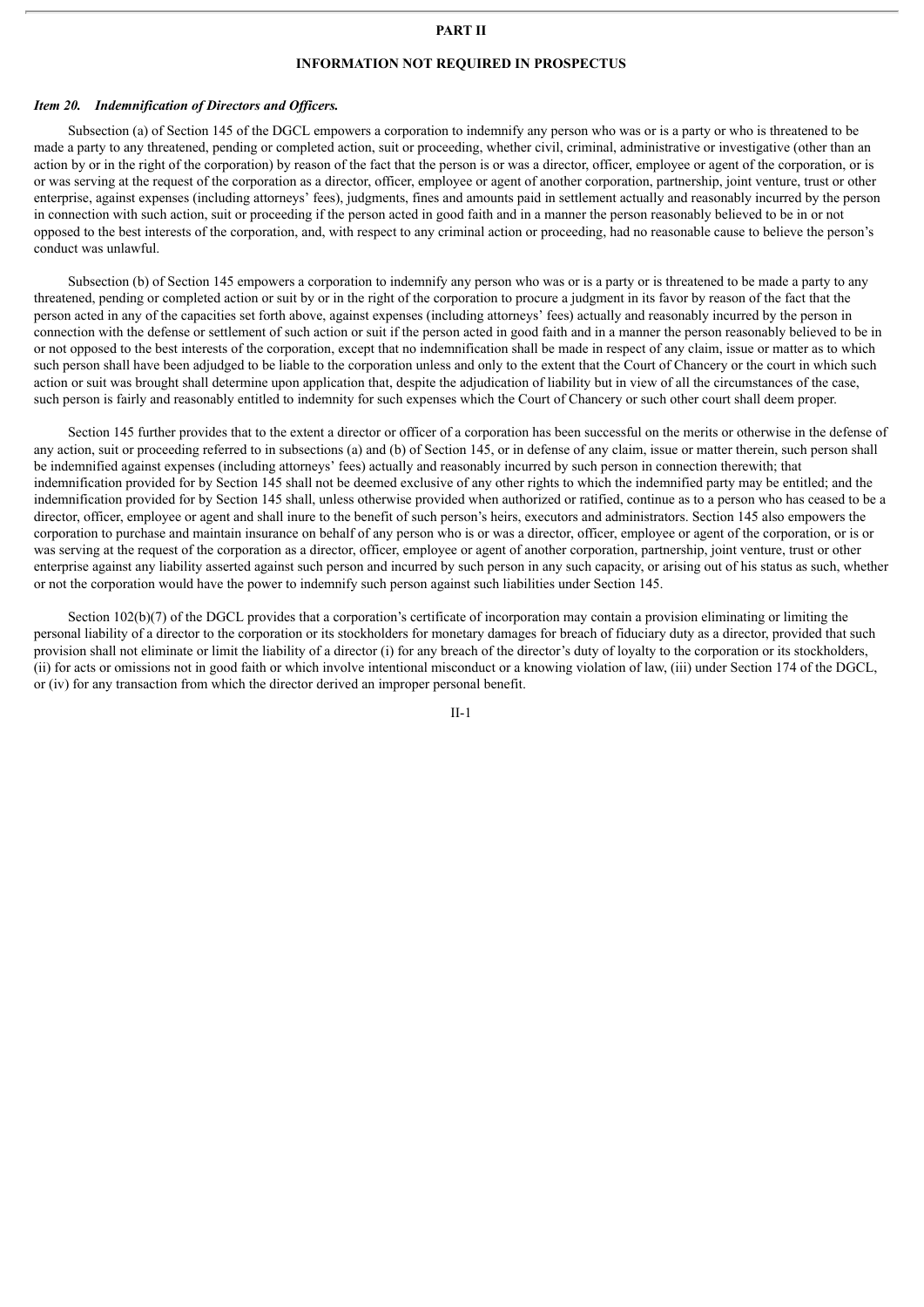Additionally, our charter limits the liability of our directors to the fullest extent permitted by the DGCL, and our bylaws and provide that we will indemnify them to the fullest extent permitted by such law. We have entered into and expect to continue to enter into agreements to indemnify our directors, executive officers and other employees as determined by our Board of Directors. Under the terms of such indemnification agreements, we are required to indemnify each of our directors and officers, to the fullest extent permitted by the laws of the state of Delaware, if the basis of the indemnitee's involvement was by reason of the fact that the indemnitee is or was a director or officer of our Company or was serving at our request in an official capacity for another entity. We must indemnify its officers and directors against all reasonable fees, expenses, charges and other costs of any type or nature whatsoever, including any and all expenses and obligations paid or incurred in connection with investigating, defending, being a witness in, participating in (including on appeal), or preparing to defend, be a witness or participate in any completed, actual, pending or threatened action, suit, claim or proceeding, whether civil, criminal, administrative or investigative, or establishing or enforcing a right to indemnification under the indemnification agreement. The indemnification agreements also require us, if so requested, to advance all reasonable fees, expenses, charges and other costs that such director or officer incurred, provided that such person will return any such advance if it is ultimately determined that such person is not entitled to indemnification by us. Any claims for indemnification by our directors and officers may reduce our available funds to satisfy successful thirdparty claims against us and may reduce the amount of money available to us.

# *Item 21. Exhibits and Financial Statement Schedules.*

(a) Exhibits

The following exhibits are included in this Registration Statement on Form S-4:

| <b>Exhibit No.</b> | <b>Description</b>                                                                                                                                                                                                                                                                                                                                                                                                                                                                                                                                                                                                                                                                                                                                                                                  |
|--------------------|-----------------------------------------------------------------------------------------------------------------------------------------------------------------------------------------------------------------------------------------------------------------------------------------------------------------------------------------------------------------------------------------------------------------------------------------------------------------------------------------------------------------------------------------------------------------------------------------------------------------------------------------------------------------------------------------------------------------------------------------------------------------------------------------------------|
| $2.1\dagger$       | Transaction Agreement, dated April 21, 2021, by and among Horizon Acquisition Corporation, Horizon Sponsor, LLC, Hoya<br><u>Topco, LLC, Hoya Intermediate, LLC and Vivid Seats Inc. (incorporated by reference to Exhibit 2.1 to Vivid Seats Inc.'s</u><br>Registration Statement on Form S-4 (File No. 333-256575)).                                                                                                                                                                                                                                                                                                                                                                                                                                                                               |
| $2.2\dagger$       | Purchase, Sale and Redemption Agreement, dated April 21, 2021, by and among Hoya Topco, LLC, Hoya Intermediate, LLC,<br>Vivid Seats Inc., Crescent Mezzanine Partners VIB, L.P., Crescent Mezzanine Partners VIC, L.P., NPS/Crescent Strategic<br>Partnership II, LP, CM7C VS Equity Holdings, LP, Crescent Mezzanine Partners VIIB, L.P., CM6B Vivid Equity, Inc., CM6C<br>Vivid Equity, Inc., CM7C VS Equity, LLC, CM7B VS Equity, LLC, Crescent Mezzanine Partners VI, L.P., Crescent Mezzanine<br>Partners VII, L.P., Crescent Mezzanine Partners VII (LTL), L.P., CBDC Universal Equity, Inc., Crescent Capital Group, LP and<br>Horizon Acquisition Corporation (incorporated by reference to Exhibit 2.2 to Vivid Seats Inc.'s Registration Statement on Form<br>S-4 (File No. 333-256575)). |
| 2.3                | Plan of Merger, dated October 18, 2021, by and among Horizon Acquisition Corporation, Horizon Sponsor, LLC, Hoya Topco,<br>LLC, Hoya Intermediate, LLC and Vivid Seats. Inc. (incorporated by reference to Exhibit 2.3 to Vivid Seats Inc.'s Form 10-Q<br>filed with the SEC on November 11, 2021).                                                                                                                                                                                                                                                                                                                                                                                                                                                                                                 |
| 3.1                | Amended and Restated Certificate of Incorporation (incorporated by reference to Exhibit 3.1 to Vivid Seats Inc.'s Form 8-K filed<br>with the SEC on October 22, 2021).                                                                                                                                                                                                                                                                                                                                                                                                                                                                                                                                                                                                                              |
| 3.2                | Amended and Restated Bylaws (incorporated by reference to Exhibit 3.2 to Vivid Seats Inc.'s Form 8-K filed with the SEC on<br>October 22, 2021).                                                                                                                                                                                                                                                                                                                                                                                                                                                                                                                                                                                                                                                    |
| 4.1                | Amended and Restated Warrant Agreement, dated October 14, 2021, by and between Horizon Acquisition Corporation and<br>Continental Stock Transfer & Trust Company (incorporated by reference to Exhibit 10.7 to Vivid Seats Inc.'s Form 8-K filed<br>with the SEC on October 22, 2021).                                                                                                                                                                                                                                                                                                                                                                                                                                                                                                              |
|                    | $\mathbf{r}$ $\mathbf{r}$                                                                                                                                                                                                                                                                                                                                                                                                                                                                                                                                                                                                                                                                                                                                                                           |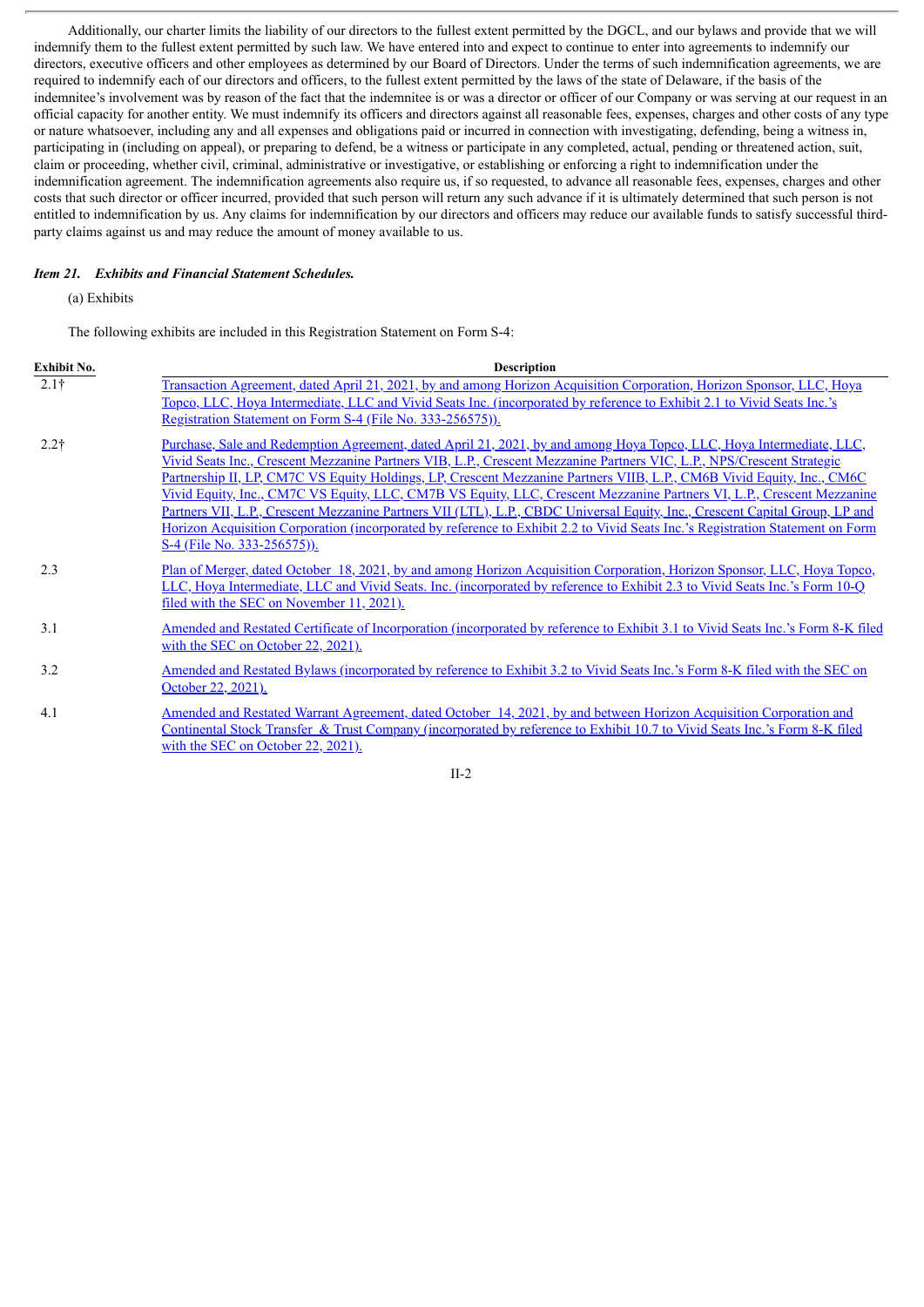| Exhibit No. | <b>Description</b>                                                                                                                                                                                                                                                                                                                                             |
|-------------|----------------------------------------------------------------------------------------------------------------------------------------------------------------------------------------------------------------------------------------------------------------------------------------------------------------------------------------------------------------|
| 4.2         | Specimen Class A Common Stock Certificate (incorporated by reference to Exhibit 4.2 to Vivid Seats Inc.'s Form 10-K filed<br>with the SEC on March 15, 2022).                                                                                                                                                                                                  |
| 4.3         | Specimen Warrant Certificate (incorporated by reference to Exhibit 4.3 to Vivid Seats Inc.'s Form 10-K filed with the SEC on<br>March 15, 2022).                                                                                                                                                                                                               |
| $5.1**$     | Opinion of Latham & Watkins LLP.                                                                                                                                                                                                                                                                                                                               |
| $8.1**$     | Tax Opinion of Latham & Watkins LLP.                                                                                                                                                                                                                                                                                                                           |
| $10.1$ †    | Stockholders' Agreement, dated October 18, 2021, by and among Vivid Seats Inc., Hoya Topco, LLC and Horizon Sponsor,<br>LLC (incorporated by reference to Exhibit 10.1 to Vivid Seats Inc.'s Form 8-K filed with the SEC on October 22, 2021).                                                                                                                 |
| 10.2        | Amended and Restated Registration Rights Agreement, dated October 18, 2021, by and among Vivid Seats Inc., Hoya Topco,<br>LLC and Horizon Sponsor, LLC (incorporated by reference to Exhibit 10.2 to Vivid Seats Inc.'s Form 8-K filed with the SEC on<br>October 22, 2021).                                                                                   |
| 10.3†       | Tax Receivable Agreement, dated October 18, 2021, by and among Vivid Seats Inc., Hoya Intermediate, LLC, GTCR<br>Management XI, LLC, as TRA Holder Representative, Hoya Topco, LLC, the several Blocker TRA Holders (as defined therein)<br>(incorporated by reference to Exhibit 10.3 to Vivid Seats Inc.'s Form 8-K filed with the SEC on October 22, 2021). |
| 10.4        | Private Warrant Agreement, dated October 18, 2021, by and between Vivid Seats Inc. and Hoya Topco, LLC (incorporated by<br>reference to Exhibit 10.6 to Vivid Seats Inc.'s Form 8-K filed with the SEC on October 22, 2021).                                                                                                                                   |
| 10.5        | <u>Amended and Restated Warrant Agreement, dated October 14, 2021, by and between Horizon Acquisition Corporation and</u><br>Continental Stock Transfer & Trust Company (incorporated by reference to Exhibit 10.7 to Vivid Seats Inc.'s Form 8-K filed<br>with the SEC on October 22, 2021).                                                                  |
| 10.6        | Private Warrant Agreement (\$10.00 exercise price), dated October 18, 2021, by and Horizon Acquisition Corporation and<br>Continental Stock Transfer & Trust Company (incorporated by reference to Exhibit 10.8 to Vivid Seats Inc.'s Form 8-K filed<br>with the SEC on October 22, 2021).                                                                     |
| 10.7        | Private Warrant Agreement (\$15.00 exercise price), dated October 18, 2021, by and Horizon Acquisition Corporation and<br>Continental Stock Transfer & Trust Company (incorporated by reference to Exhibit 10.9 to Vivid Seats Inc.'s Form 8-K filed<br>with the SEC on October 22, 2021).                                                                     |
| 10.8        | Private Warrant Agreement (\$10.00 exercise price), dated October 18, 2021, by and between Hoya Intermediate, LLC and Hoya<br>Topco, LLC (incorporated by reference to Exhibit 10.10 to Vivid Seats Inc.'s Form 8-K filed with the SEC on October 22<br>$2021$ ).                                                                                              |
| 10.9        | Private Warrant Agreement (\$15.00 exercise price), dated October 18, 2021, by and between Hoya Intermediate, LLC and Hoya<br>Topco, LLC (incorporated by reference to Exhibit 10.11 to Vivid Seats Inc.'s Form 8-K filed with the SEC on October 22.<br>$2021$ ).                                                                                             |
| 10.10       | Form of Subscription Agreement (incorporated by reference to Exhibit 10.4 to Vivid Seats Inc.'s Registration Statement on<br>Form S-4 (File No. 333-256575)).                                                                                                                                                                                                  |
| 10.11       | Form of Indemnification Agreement (incorporated by reference to Exhibit 10.5 to Vivid Seats Inc.'s Form 8-K filed with the<br>SEC on October 22, 2021).                                                                                                                                                                                                        |
| 10.12       | 2021 Incentive Award Plan (incorporated by reference to Exhibit 99.1 to Vivid Seats Inc.'s Registration Statement on Form S-8<br>(File No. 333-260332)).                                                                                                                                                                                                       |

 $\overline{a}$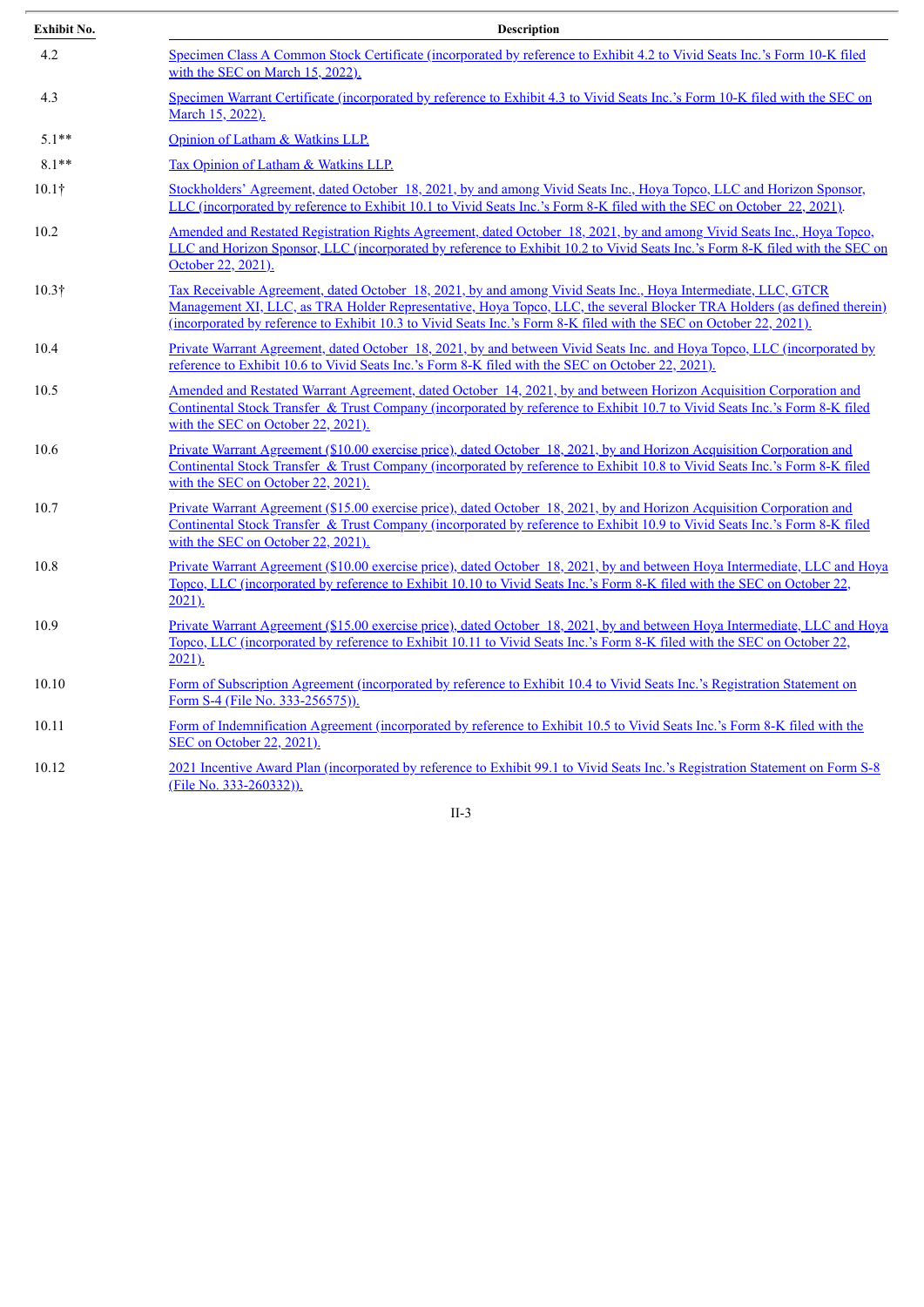| Exhibit No. | <b>Description</b>                                                                                                                                                                                                                                                                                                                                                      |
|-------------|-------------------------------------------------------------------------------------------------------------------------------------------------------------------------------------------------------------------------------------------------------------------------------------------------------------------------------------------------------------------------|
| 10.13       | 2021 Employee Stock Purchase Plan (incorporated by reference to Exhibit 99.2 to Vivid Seats Inc.'s Registration Statement on<br>Form S-8 (File No. 333-260332)).                                                                                                                                                                                                        |
| 10.14       | Form of Restricted Stock Unit Grant Notice and Restricted Stock Unit Agreement (incorporated by reference to Exhibit 99.3 to<br>Vivid Seats Inc.'s Registration Statement on Form S-8 (File No. 333-260332)).                                                                                                                                                           |
| 10.15       | Form of Non-Employee Director Restricted Stock Unit Grant Notice and Restricted Stock Unit Agreement (incorporated by<br>reference to Exhibit 99.4 to Vivid Seats Inc.'s Registration Statement on Form S-8 (File No. 333-260332)).                                                                                                                                     |
| 10.16       | Form of Stock Option Grant Notice and Stock Option Agreement (incorporated by reference to Exhibit 99.5 to Vivid Seats Inc.'s<br>Registration Statement on Form S-8 (File No. 333-260332)).                                                                                                                                                                             |
| 10.17       | Non-Employee Director Compensation Policy (incorporated by reference to Exhibit 10.36 to Vivid Seats Inc.'s Registration<br>Statement on Form S-4 (File No. 333-256575)).                                                                                                                                                                                               |
| 10.18       | Employment Agreement, dated August 9, 2021, by and among Stanley Chia, Vivid Seats Inc. and Vivid Seats, LLC<br>(incorporated by reference to Exhibit 10.14 to Vivid Seats Inc.'s Registration Statement on Form S-4 (File No. 333-256575)).                                                                                                                            |
| 10.19       | Employment and Restrictive Covenants Agreement, dated April 1, 2020, by and between Lawrence Fey and Vivid Seats LLC<br>(incorporated by reference to Exhibit 10.19 to Vivid Seats Inc.'s Registration Statement on Form S-4 (File No. 333-256575)).                                                                                                                    |
| 10.20       | Employment Agreement, dated August 9, 2021, by and among Lawrence Fey, Vivid Seats Inc. and Vivid Seats, LLC<br>(incorporated by reference to Exhibit 10.18 to Vivid Seats Inc.'s Registration Statement on Form S-4 (File No. 333-256575)).                                                                                                                            |
| 10.21       | Employment and Restrictive Covenants Agreement, dated December 12, 2018, by and between Jon Wagner and Vivid Seats LLC<br>(incorporated by reference to Exhibit 10.24 to Vivid Seats Inc.'s Registration Statement on Form S-4 (File No. 333-256575)).                                                                                                                  |
| 10.22       | Employment Agreement, dated August 9, 2021, by and among Jon Wagner, Vivid Seats Inc. and Vivid Seats, LLC (incorporated<br>by reference to Exhibit 10.23 to Vivid Seats Inc.'s Registration Statement on Form S-4 (File No. 333-256575)).                                                                                                                              |
| 10.23       | Class E Securities Agreement, dated November 5, 2018, by and between Stanley Chia and Hoya Topco, LLC (incorporated by<br>reference to Exhibit 10.15 to Vivid Seats Inc.'s Registration Statement on Form S-4 (File No. 333-256575)).                                                                                                                                   |
| 10.24       | Class B Securities Agreement, dated September 1, 2020, by and between Stanley Chia and Hoya Topco, LLC (incorporated by<br>reference to Exhibit 10.16 to Vivid Seats Inc.'s Registration Statement on Form S-4 (File No. 333-256575)).                                                                                                                                  |
| 10.25       | First Amendment to Class E Securities Agreement, dated November 5, 2018, by and between Stanley Chia and Hoya Topco,<br>LLC, and Class B Securities Agreement, dated September 1, 2020, by and between Stanley Chia and Hoya Topco, LLC<br>(incorporated by reference to Exhibit 10.17 to Vivid Seats Inc.'s Registration Statement on Form S-4 (File No. 333-256575)). |
| 10.26       | Class D Securities Agreement, dated September 1, 2020, by and between Lawrence Fey and Hoya Topco, LLC (incorporated by<br>reference to Exhibit 10.20 to Vivid Seats Inc.'s Registration Statement on Form S-4 (File No. 333-256575)).                                                                                                                                  |
| 10.27       | Class B Securities Agreement, dated September 1, 2020, by and between Lawrence Fey and Hoya Topco, LLC (incorporated by<br>reference to Exhibit 10.21 to Vivid Seats Inc.'s Registration Statement on Form S-4 (File No. 333-256575)).                                                                                                                                  |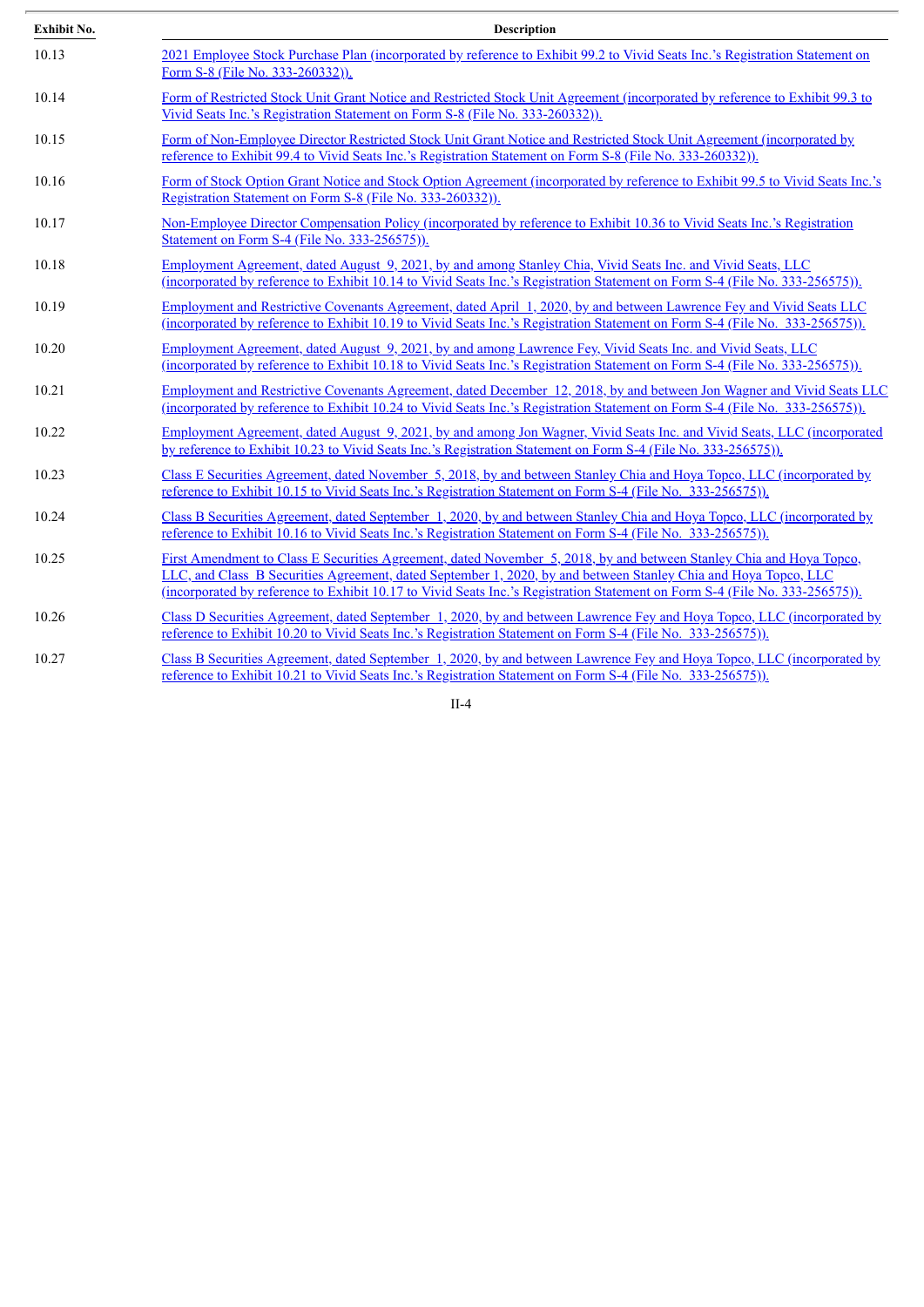| Exhibit No.    | Description                                                                                                                                                                                                                                                                                                                                                                                     |
|----------------|-------------------------------------------------------------------------------------------------------------------------------------------------------------------------------------------------------------------------------------------------------------------------------------------------------------------------------------------------------------------------------------------------|
| 10.28          | First Amendment to Class D Securities Agreement, dated September 1, 2020, by and between Lawrence Fey and Hoya Topco,<br>LLC, and Class B Securities Agreement, dated September 1, 2020, by and between Lawrence Fey and Hoya Topco, LLC<br>(incorporated by reference to Exhibit 10.22 to Vivid Seats Inc.'s Registration Statement on Form S-4 (File No. 333-256575)).                        |
| 10.29          | Class D Securities Agreement, dated December 17, 2018, by and between Jon Wagner and Hoya Topco, LLC (incorporated by<br>reference to Exhibit 10.25 to Vivid Seats Inc.'s Registration Statement on Form S-4 (File No. 333-256575)).                                                                                                                                                            |
| 10.30          | Class B Securities Agreement, dated September 1, 2020, by and between Jon Wagner and Hoya Topco, LLC (incorporated by<br>reference to Exhibit 10.26 to Vivid Seats Inc.'s Registration Statement on Form S-4 (File No. 333-256575)).                                                                                                                                                            |
| 10.31          | Class D Securities Agreement, dated September 1, 2020, by and between Jon Wagner and Hoya Topco, LLC (incorporated by<br>reference to Exhibit 10.27 to Vivid Seats Inc.'s Registration Statement on Form S-4 (File No. 333-256575)).                                                                                                                                                            |
| $10.32\dagger$ | Lease, dated December 21, 2021, by and between Vivid Seats, LLC and BSREP II SS Chicago LLC (incorporated by reference<br>to Exhibit 10.1 to Vivid Seats Inc.'s Form 8-K filed with the SEC on December 22, 2021).                                                                                                                                                                              |
| 10.33†         | First Lien Credit Agreement, dated June 30, 2017, among Hoya Midco, LLC, as borrower, Hoya Intermediate, LLC, Barclays<br>Bank PLC, RBC Capital Markets, SunTrust Robinson Humphrey, Inc. and Jefferies Finance LLC (incorporated by reference to<br>Exhibit 10.7 to Vivid Seats Inc.'s Registration Statement on Form S-4 (File No. 333-256575)).                                              |
| 10.34†         | Amendment No. 1, dated March 28, 2018, to the First Lien Credit Agreement, dated June 30, 2017, among Hoya Midco, LLC.<br>Hoya Intermediate, LLC, Barclays Bank PLC, RBC Capital Markets, SunTrust Robinson Humphrey, Inc. and Jefferies Finance<br>LLC (incorporated by reference to Exhibit 10.8 to Vivid Seats Inc.'s Registration Statement on Form S-4 (File No. 333-256575)).             |
| 10.35†         | Amendment No. 2, dated July 2, 2018, to the First Lien Credit Agreement, dated June 30, 2017, among Hoya Midco, LLC, Hoya<br>Intermediate, LLC, Barclays Bank PLC, RBC Capital Markets, SunTrust Robinson Humphrey, Inc. and Jefferies Finance LLC<br>(incorporated by reference to Exhibit 10.9 to Vivid Seats Inc.'s Registration Statement on Form S-4 (File No. 333-256575)).               |
| 10.36†         | Amendment No. 3, dated May 22, 2020, to the First Lien Credit Agreement, dated June 30, 2017, among Hoya Midco, LLC,<br>Hoya Intermediate, LLC, Barclays Bank PLC, RBC Capital Markets, SunTrust Robinson Humphrey, Inc. and Jefferies Finance<br>LLC (incorporated by reference to Exhibit 10.10 to Vivid Seats Inc.'s Registration Statement on Form S-4 (File<br>No. 333-256575)).           |
| 10.37†         | Amendment No. 4, dated as of February 3, 2022, to the First Lien Credit Agreement, dated June 30, 2017, among Hoya Midco,<br>LLC, Hoya Intermediate, LLC, Barclays Bank PLC, RBC Capital Markets, SunTrust Robinson Humphrey, Inc. and Jefferies<br>Finance LLC (incorporated by reference to Exhibit 10.10 to Vivid Seats Inc.'s Registration Statement on Form S-4 (File<br>No. 333-256575)). |
| 10.38**        | Form of Dealer Manager Agreement.                                                                                                                                                                                                                                                                                                                                                               |
| $10.39**$      | Tender and Support Agreement, dated May 26, 2022, by and between Vivid Seats Inc. and Eldridge Industries, LLC.                                                                                                                                                                                                                                                                                 |
| 21.1           | List of subsidiaries of Vivid Seats Inc. (incorporated by reference to Exhibit 21.1 to Vivid Seats Inc.'s Registration Statement on<br>Form S-4 (File No. 333-256575)).                                                                                                                                                                                                                         |
| 23.1**         | Consent of Deloitte & Touche LLP.                                                                                                                                                                                                                                                                                                                                                               |
| 23.2**         | Consent of Latham & Watkins LLP (included as part of Exhibit 5.1).                                                                                                                                                                                                                                                                                                                              |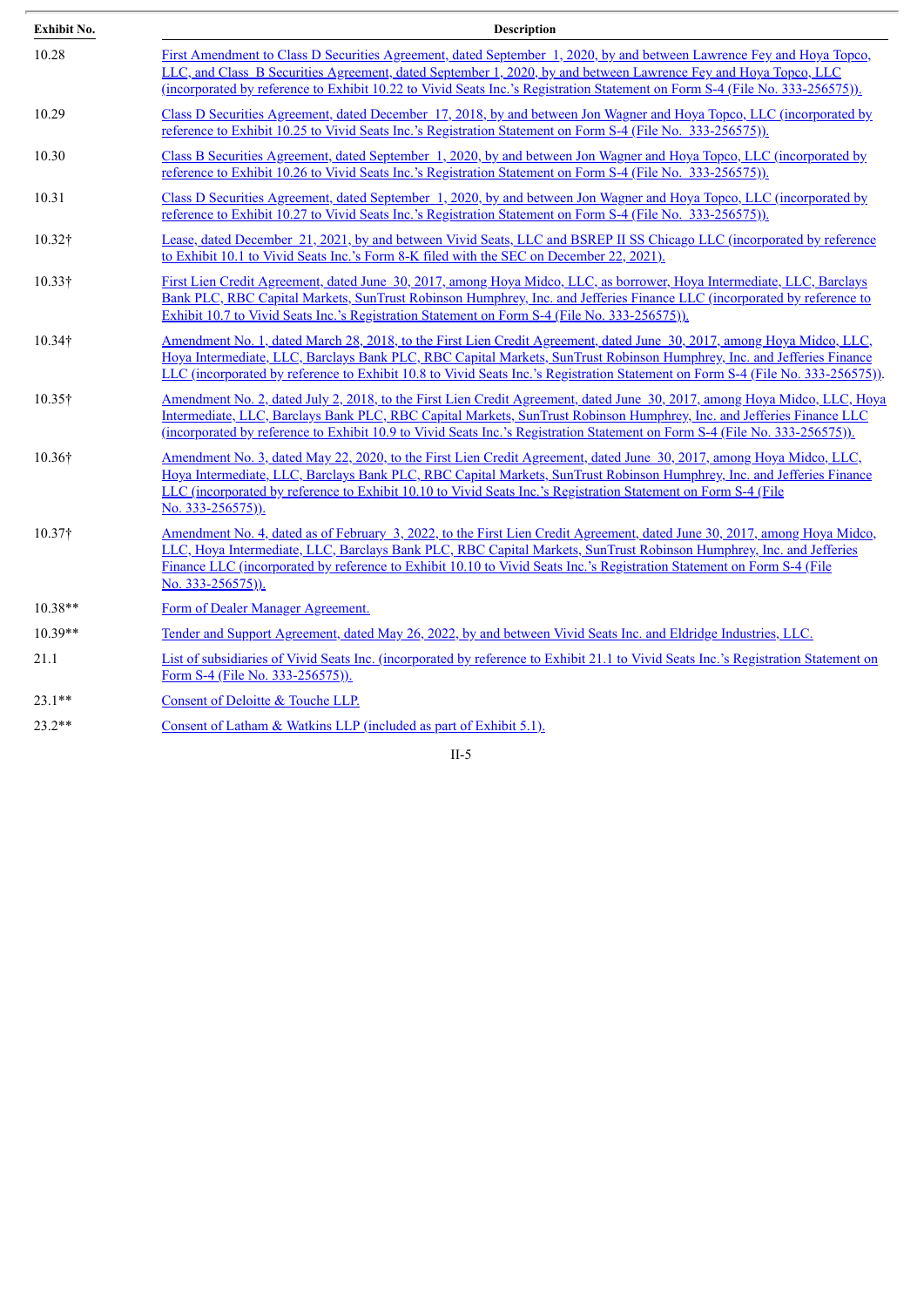| <b>Exhibit No.</b> | <b>Description</b>                                                                                   |  |  |  |  |  |  |
|--------------------|------------------------------------------------------------------------------------------------------|--|--|--|--|--|--|
| $23.3**$           | Consent of Latham & Watkins LLP (included as part of Exhibit 8.1).                                   |  |  |  |  |  |  |
| $241**$            | Power of Attorney.                                                                                   |  |  |  |  |  |  |
| 99.1**             | Form of Letter of Transmittal and Consent.                                                           |  |  |  |  |  |  |
| $99.2**$           | Form of Notice of Guaranteed Delivery.                                                               |  |  |  |  |  |  |
| $99.3**$           | Form of Letter to Brokers, Dealers, Commercial Banks, Trust Companies and Other Nominees.            |  |  |  |  |  |  |
| 99.4**             | Form of Letter to Clients of Brokers, Dealers, Commercial Banks, Trust Companies and Other Nominees. |  |  |  |  |  |  |
| $107*$             | Filing Fee Table.                                                                                    |  |  |  |  |  |  |

Filed herewith.

Previously filed.

Certain of the exhibits and schedules to this exhibit have been omitted in accordance with Regulation S-K Item  $601(a)(5)$ . The registrant agrees to furnish a copy of all omitted exhibits and schedules to the SEC upon its request.

# *Item 22. Undertakings.*

(a) The undersigned registrant hereby undertakes:

- (1) To file, during any period during which offers or sales are being made, a post-effective amendment to this registration statement:
	- (i) to include any prospectus required by section  $10(a)(3)$  of the Securities Act;
	- (ii) to reflect in the prospectus any facts or events arising after the effective date of the registration statement (or the most recent post-effective amendment thereof) which, individually or in the aggregate, represent a fundamental change in the information set forth in the registration statement. Notwithstanding the foregoing, any increase or decrease in volume of securities offered (if the total dollar value of securities offered would not exceed that which was registered) and any deviation from the low or high end of the estimated maximum offering range may be reflected in the form of prospectus filed with the SEC pursuant to Rule 424(b) (§ 230.424(b) of this chapter) if, in the aggregate, the changes in volume and price represent no more than 20% change in the maximum aggregate offering price set forth in the "Calculation of Registration Fee" table in the effective registration statement; and
	- (iii) to include any material information with respect to the plan of distribution not previously disclosed in the registration statement or any material change to such information in the registration statement.
- (2) That, for the purpose of determining any liability under the Securities Act, each such post-effective amendment shall be deemed to be a new registration statement relating to the securities offered therein, and the offering of such securities at that time shall be deemed to be the initial bona fide offering thereof.
- (3) To remove from registration by means of a post-effective amendment any of the securities being registered which remain unsold at the termination of the offering.
- (4) That, for the purpose of determining liability under the Securities Act to any purchaser, each prospectus filed pursuant to Rule 424(b) as part of a registration statement relating to an offering, other than registration statements relying on Rule 430B or other than prospectuses filed in reliance on Rule 430A, shall be deemed to be part of and included in the registration statement as of the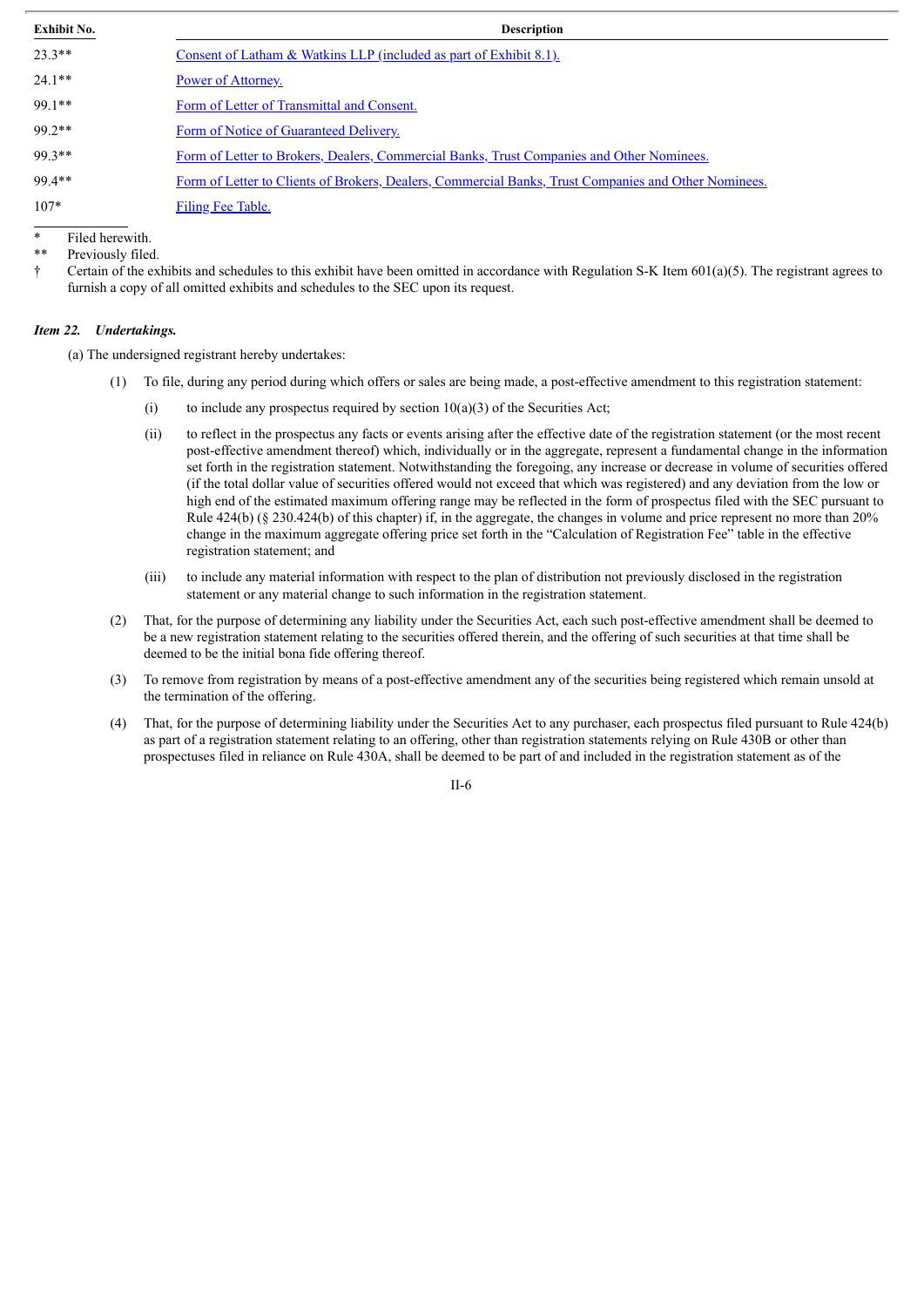date it is first used after effectiveness; *provided, however*, that no statement made in a registration statement or prospectus that is part of the registration statement will, as to a purchaser with a time of contract of sale prior to such first use, supersede or modify any statement that was made in the registration statement or prospectus that was part of the registration statement or made in any such document immediately prior to such date of first use.

- (5) That, for the purpose of determining liability of the registrant under the Securities Act to any purchaser in the initial distribution of the securities, the undersigned registrant undertakes that in a primary offering of securities of the undersigned registrant pursuant to this registration statement, regardless of the underwriting method used to sell the securities to the purchaser, if the securities are offered or sold to such purchaser by means of any of the following communications, the undersigned registrant will be a seller to the purchaser and will be considered to offer or sell such securities to such purchaser:
	- (i) Any preliminary prospectus or prospectus of the undersigned registrant relating to the offering required to be filed pursuant to Rule 424;
	- (ii) Any free writing prospectus relating to the offering prepared by or on behalf of the undersigned registrant or used or referred to by the undersigned registrant;
	- (iii) The portion of any other free writing prospectus relating to the offering containing material information about the undersigned registrant or its securities provided by or on behalf of the undersigned registrant; and
	- (iv) Any other communication that is an offer in the offering made by the undersigned registrant to the purchaser.
- (6) That prior to any public reoffering of the securities registered hereunder through use of a prospectus which is a part of this registration statement, by any person or party who is deemed to be an underwriter within the meaning of Rule 145(c), the issuer undertakes that such reoffering prospectus will contain the information called for by the applicable registration form with respect to reofferings by persons who may be deemed underwriters, in addition to the information called for by the other items of the applicable form.
- (7) That every prospectus: (i) that is filed pursuant to paragraph (1) immediately preceding, or (ii) that purports to meet the requirements of Section  $10(a)(3)$  of the Securities Act and is used in connection with an offering of securities subject to Rule 415, will be filed as a part of an amendment to the registration statement and will not be used until such amendment is effective, and that, for purposes of determining any liability under the Securities Act, each such post-effective amendment shall be deemed to be a new registration statement relating to the securities offered therein, and the offering of such securities at that time shall be deemed to be the initial bona fide offering thereof.
- (8) Insofar as indemnification for liabilities arising under the Securities Act may be permitted to directors, officers and controlling persons of the registrant pursuant to the foregoing provisions, or otherwise, the registrant has been advised that in the opinion of the SEC such indemnification is against public policy as expressed in the Act and is, therefore, unenforceable. In the event that a claim for indemnification against such liabilities (other than the payment by the registrant of expenses incurred or paid by a director, officer or controlling person of the registrant in the successful defense of any action, suit or proceeding) is asserted by such director, officer or controlling person in connection with the securities being registered, the registrant will, unless in the opinion of its counsel the matter has been settled by controlling precedent, submit to a court of appropriate jurisdiction the question whether such indemnification by it is against public policy as expressed in the Act and will be governed by the final adjudication of such issue.
- (9) To respond to requests for information that is incorporated by reference into the prospectus pursuant to Item 4, 10(b), 11, or 13 of this form, within one business day of receipt of such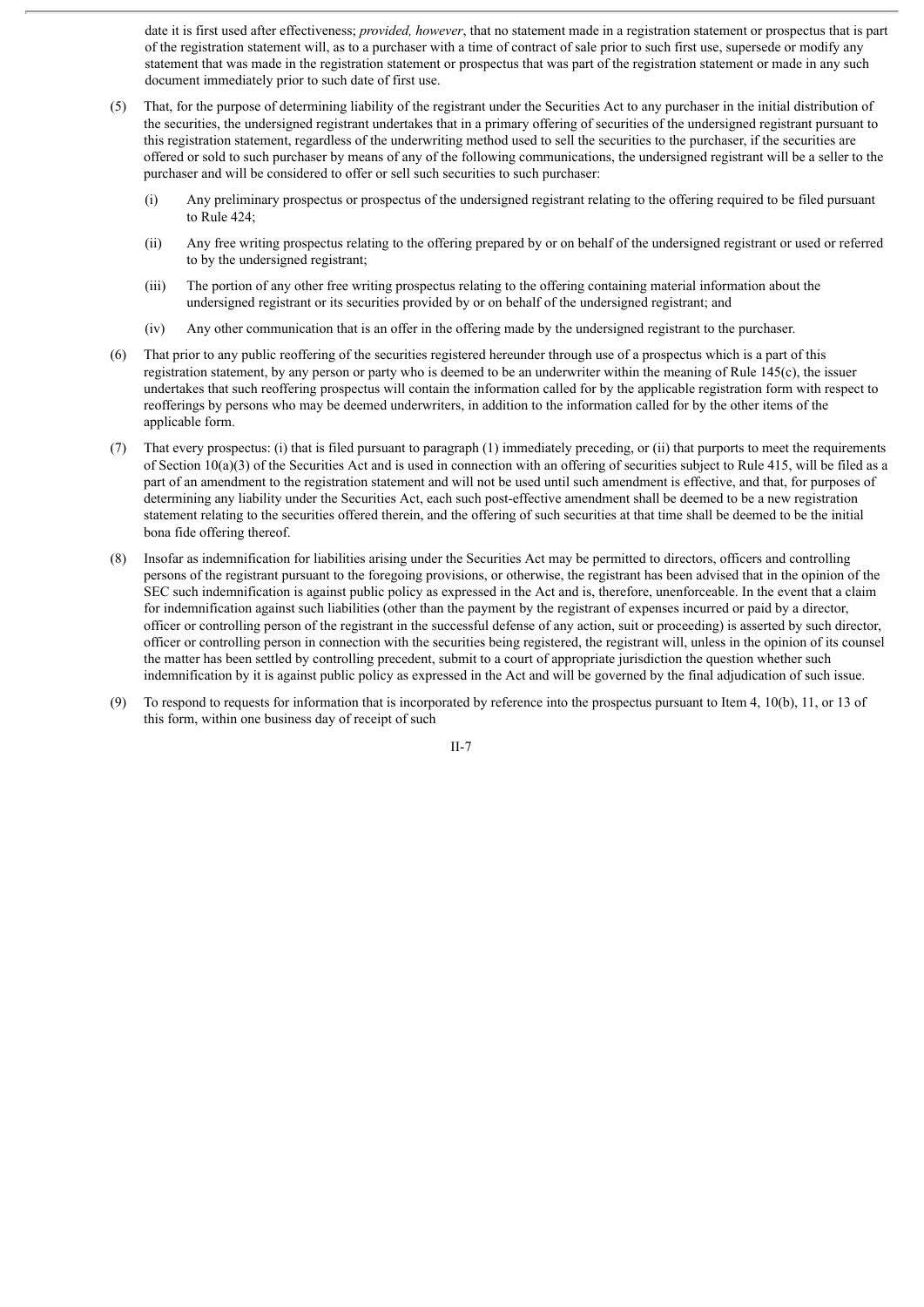request, and to send the incorporated documents by first class mail or other equally prompt means. This includes information contained in documents filed subsequent to the effective date of the registration statement through the date of responding to the request.

(10) To supply by means of a post-effective amendment all information concerning a transaction, and the company being acquired involved therein, that was not the subject of and included in the registration statement when it became effective.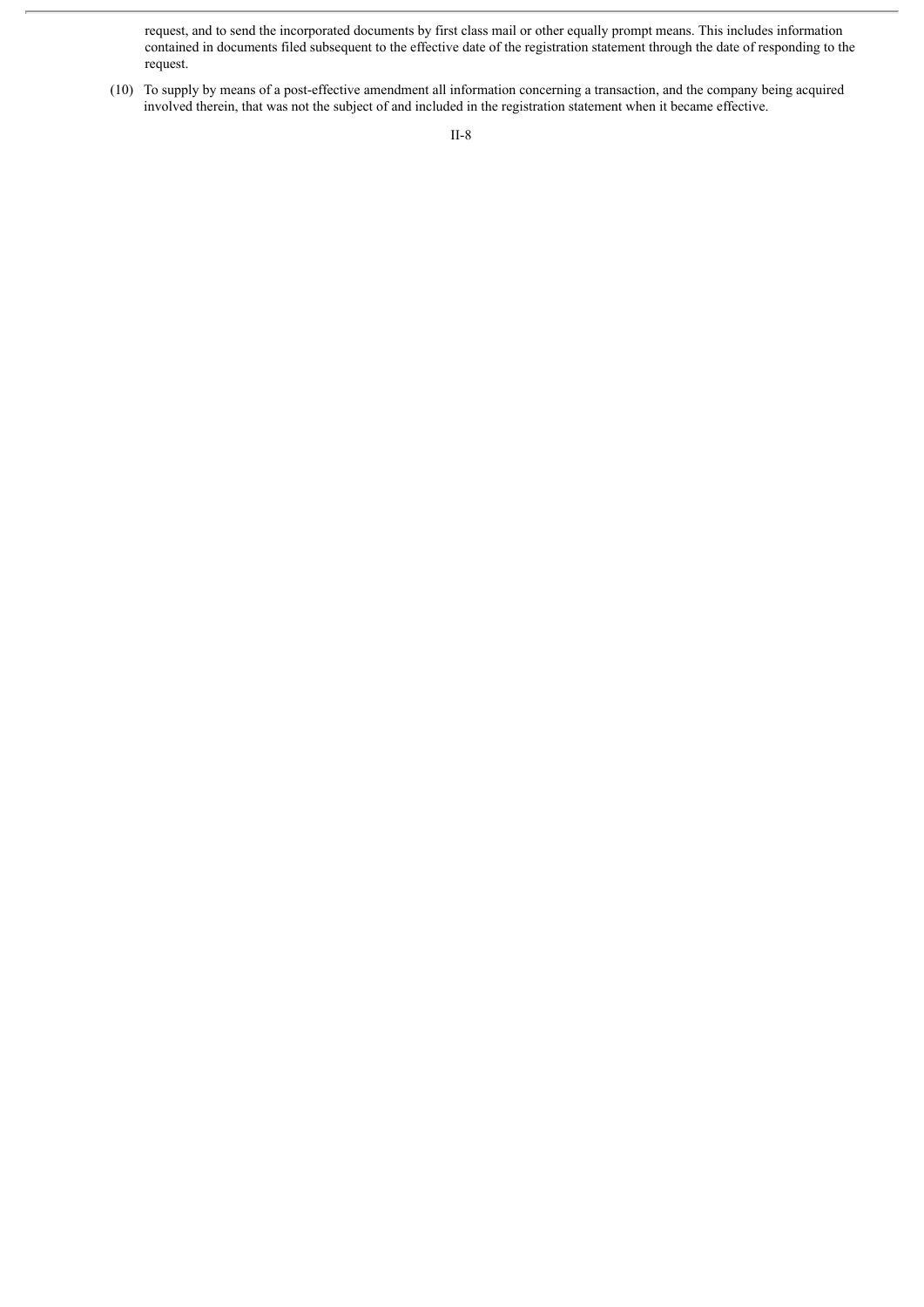# **SIGNATURES**

Pursuant to the requirements of the Securities Act of 1933, as amended, the registrant has duly caused this Amendment No. 1 to the Registration Statement on Form S-4 to be signed on its behalf by the undersigned, thereunto duly authorized, in the City of Chicago, State of Illinois, on June 1, 2022.

# **VIVID SEATS INC.**

By: /s/ Lawrence Fey Name: Lawrence Fey

Title: Chief Financial Officer

Pursuant to the requirements of the Securities Act of 1933, as amended, this registration statement has been signed by the following persons in the capacities, in the locations and on the dates indicated.

| Signature                        | <b>Title</b>                                                          | Date         |  |  |
|----------------------------------|-----------------------------------------------------------------------|--------------|--|--|
| $\ast$<br>Stanley Chia           | Chief Executive Officer and Director<br>(principal executive officer) | June 1, 2022 |  |  |
| /s/ Lawrence Fey<br>Lawrence Fey | Chief Financial Officer<br>(principal financial officer)              | June 1, 2022 |  |  |
| $\ast$                           | Chief Accounting Officer                                              | June 1, 2022 |  |  |
| <b>Edward Pickus</b><br>$\ast$   | (principal accounting officer)<br>Director                            | June 1, 2022 |  |  |
| Mark Anderson<br>$\ast$          | Director                                                              | June 1, 2022 |  |  |
| <b>Todd Boehly</b><br>$\ast$     |                                                                       |              |  |  |
| Jane DeFlorio                    | Director                                                              | June 1, 2022 |  |  |
| $\ast$<br>Craig Dixon            | Director                                                              | June 1, 2022 |  |  |
| $\ast$<br>David Donnini          | Director                                                              | June 1, 2022 |  |  |
| $\ast$<br>Tom Ehrhart            | Director                                                              | June 1, 2022 |  |  |
| $\ast$                           | Director                                                              | June 1, 2022 |  |  |
| Julie Masino<br>$\ast$           | Director                                                              | June 1, 2022 |  |  |
| Martin Taylor                    |                                                                       |              |  |  |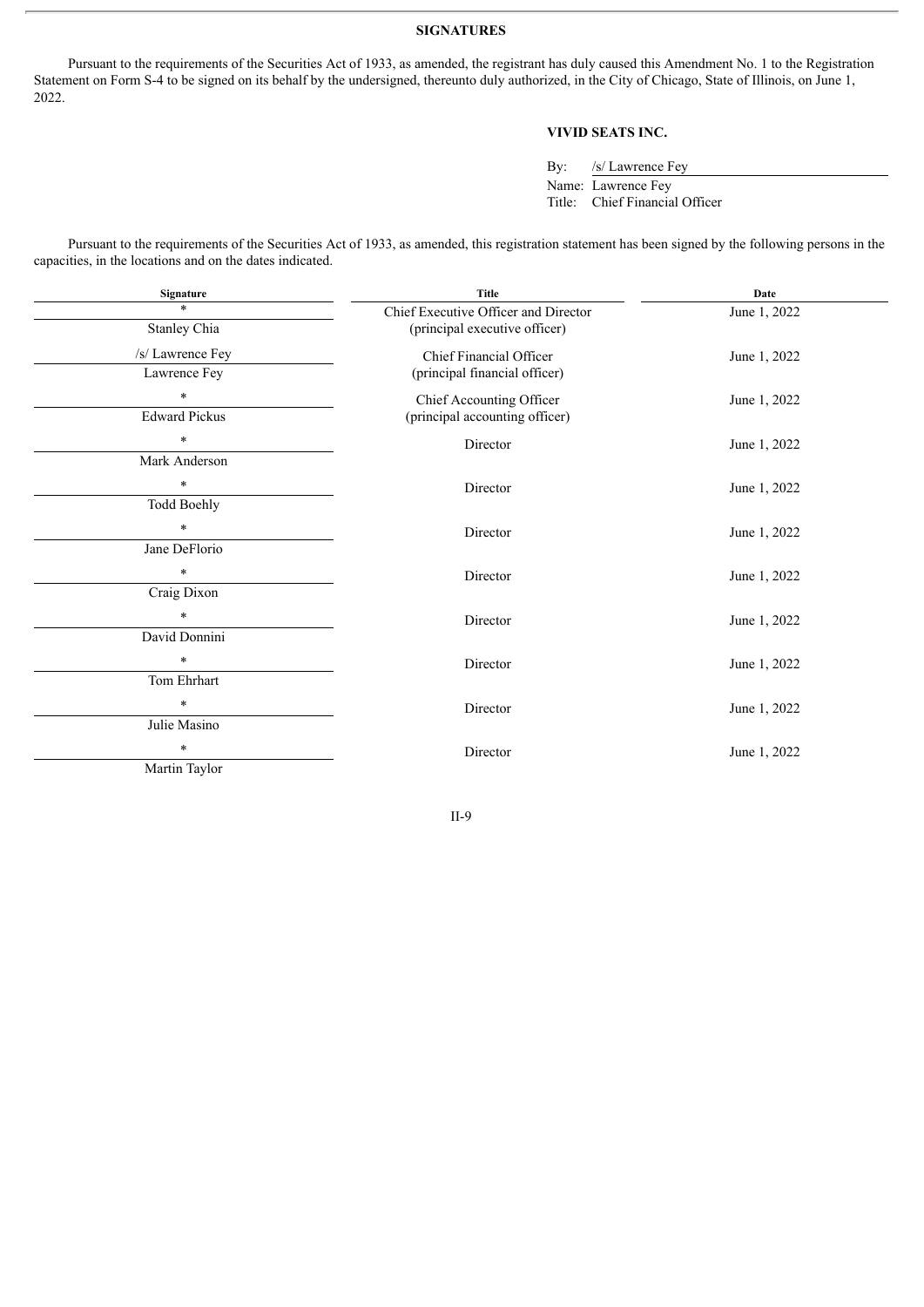\* The undersigned, by signing his name hereto, does execute this Amendment No. 1 to the Registration Statement on Form S-4 on behalf of the above-named officers and directors of the registrant pursuant to the Power of Attorney executed by such officers and/or directors on the signature page to the Registration Statement previously filed on May 26, 2022.

By: /s/ Lawrence Fey

Name: Lawrence Fey Title: Chief Financial Officer